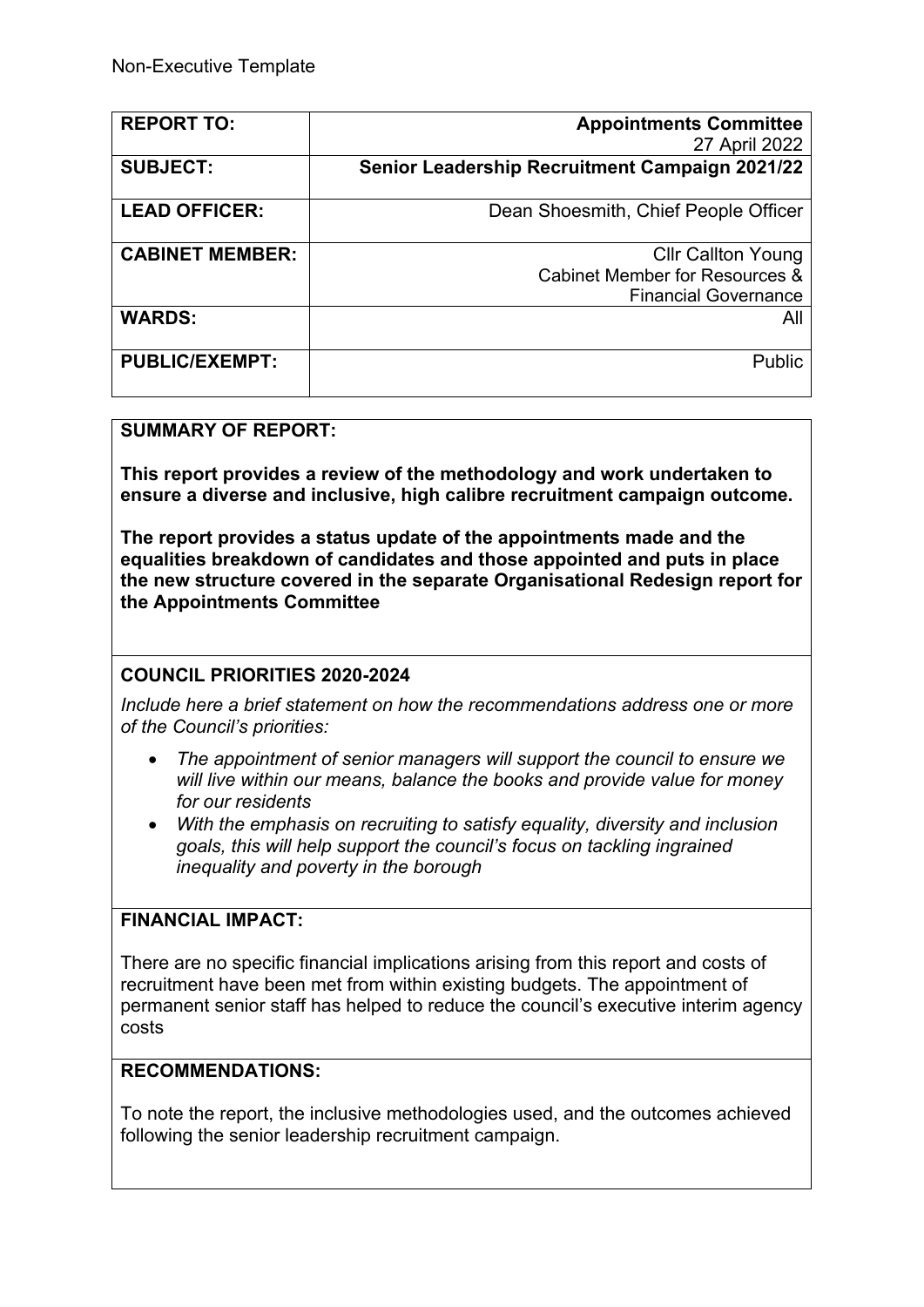### **1. DETAILS**

### 1.1.**Background**

- 1.1.1. The Council agreed a new senior staffing structure which was implemented on 1 November 2021, applying the provisions of the council's restructure and reorganisation procedure. Senior staff were assimilated and matched by ring fencing interviews into roles in the new senior structure, with appeal rights duly observed. Following this, plans were put in place to recruit to nine vacant roles, as set out in the table below. The council completed a competitive tendering process with three potential providers to appoint an executive search agent. The contract was awarded to Penna who best met the contract requirements in terms of quality and cost, including the approach to equality, diversity and inclusion.
- 1.1.2. In accordance with the council's recruitment policy and equality, diversity and inclusion best practice, the council committed to ensuring diverse selection panels for all appointments, including for stakeholder panels and final interview panels.
- 1.1.3. The appointment of the Chief Executive recruitment process had been previously completed with the final panel on 25 May 2021. The executive search agent appointed to support the council with the recruitment campaign was Gatenby Sanderson. A fully open, competitive process was completed in accordance with the council's recruitment policy with full consideration of equality, diversity and inclusion. The candidates met cross-party panels as well as members of the Local Strategic Partnership prior to final Appointments Committee members interview panel.
- 1.1.4. Recruitment advertising went live on 4 November 2021 and closed on 28<sup>th</sup> November 2021 for the Corporate Directors and the Chief People Officer, and Wednesday 8 December 2021 for the Director roles shown in the table below.
- 1.1.2 To ensure a high impact, diverse approach, advertising included:
	- MJ Print and online
	- **•** Twitter
	- Linked In
	- Diversity Programmatic
	- Croydon.gov internal and external jobsites
	- Penna.com jobsite

Feedback was sought from the council's Race Equality Network in terms of other diverse advertising sites and this was factored into the campaign

1.1.3 During this time, 993 candidates were engaged in conversation for nine posts,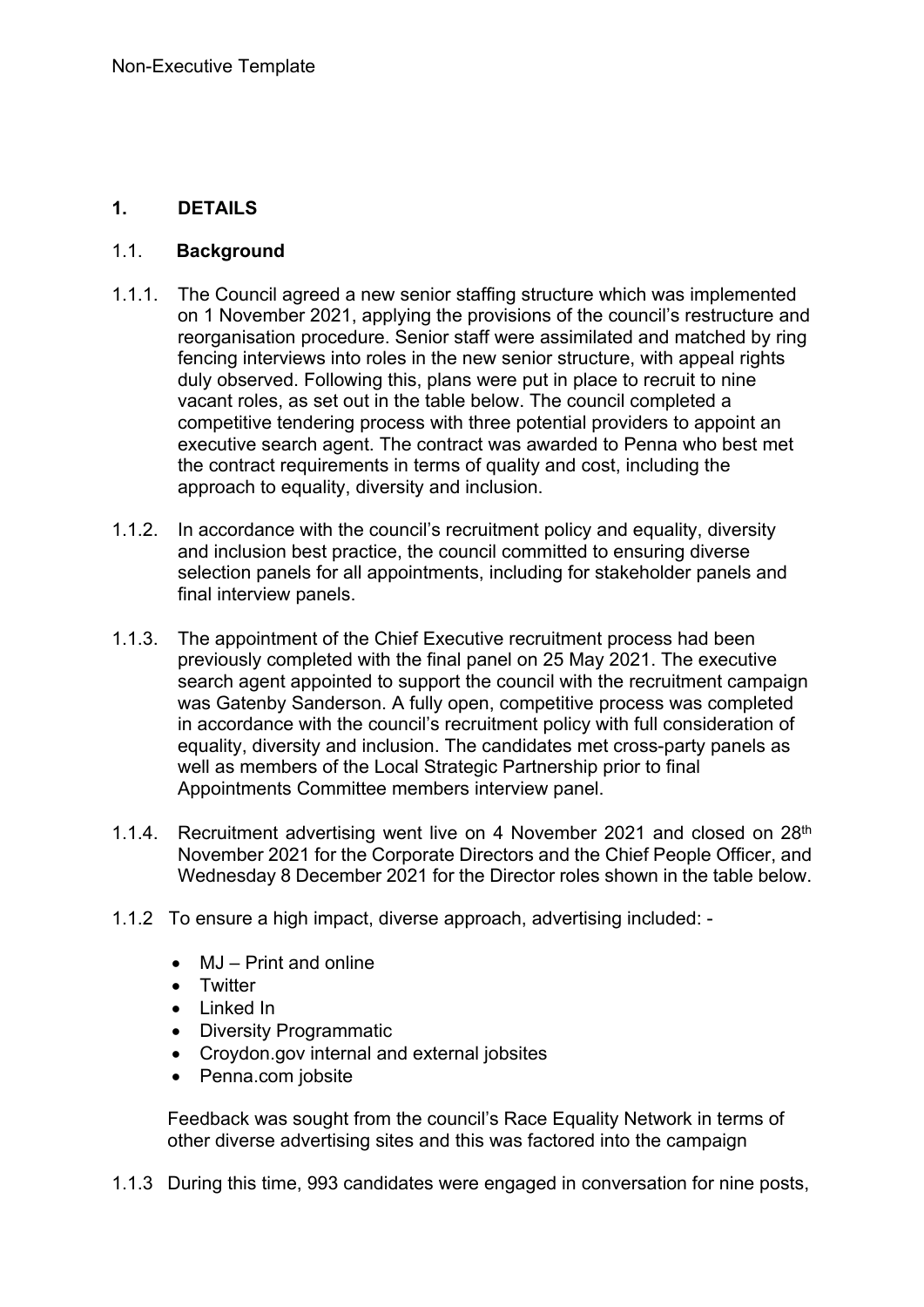via Penna the council's appointed executive search agent. In overall terms the response was positive, with the opportunity to update potential candidates on the Croydon's improvement welcomed by the candidate market, with many behind in their knowledge of the Council's financial and governance situation since 2020 headlines. The significant progress, honesty and transparency set out in the campaign and in subsequent follow up calls with Penna and the Chief Executive assured and motivated candidates to submit applications.

1.1.4. In all, 95 applications were submitted across the nine roles advertised. Details of the diversity of the 95 candidates across the whole campaign are shown in Appendix 1.

| Job role                                                                                               | Initial expressions of<br>interest | <b>Number of</b><br>applications<br>submitted |
|--------------------------------------------------------------------------------------------------------|------------------------------------|-----------------------------------------------|
| <b>Corporate Director</b><br><b>Adult Social Care and</b><br>Health (DASS)                             | 182                                | 5                                             |
| <b>Corporate Director</b><br>Housing                                                                   | 100                                | 17                                            |
| <b>Corporate Director</b><br>Resources (S151<br>Officer                                                | 105                                | $\overline{7}$                                |
| <b>Corporate Director</b><br>Sustainable<br>Communities,<br>Regeneration &<br><b>Economic Recovery</b> | 102                                | 14                                            |
| <b>Corporate Director</b><br>Children, Young<br>People and Education<br>(DCS)                          | 164                                | 9                                             |
| <b>Director of Finance</b><br>(Deputy S151 Officer                                                     | 110                                | 15                                            |
| Director of Legal<br><b>Services (Monitoring</b><br>Officer)                                           | 90                                 | 5                                             |
| <b>Director of Commercial</b><br>Investment                                                            | 98                                 | 20                                            |
| <b>Chief People Officer</b>                                                                            | 42                                 | 8                                             |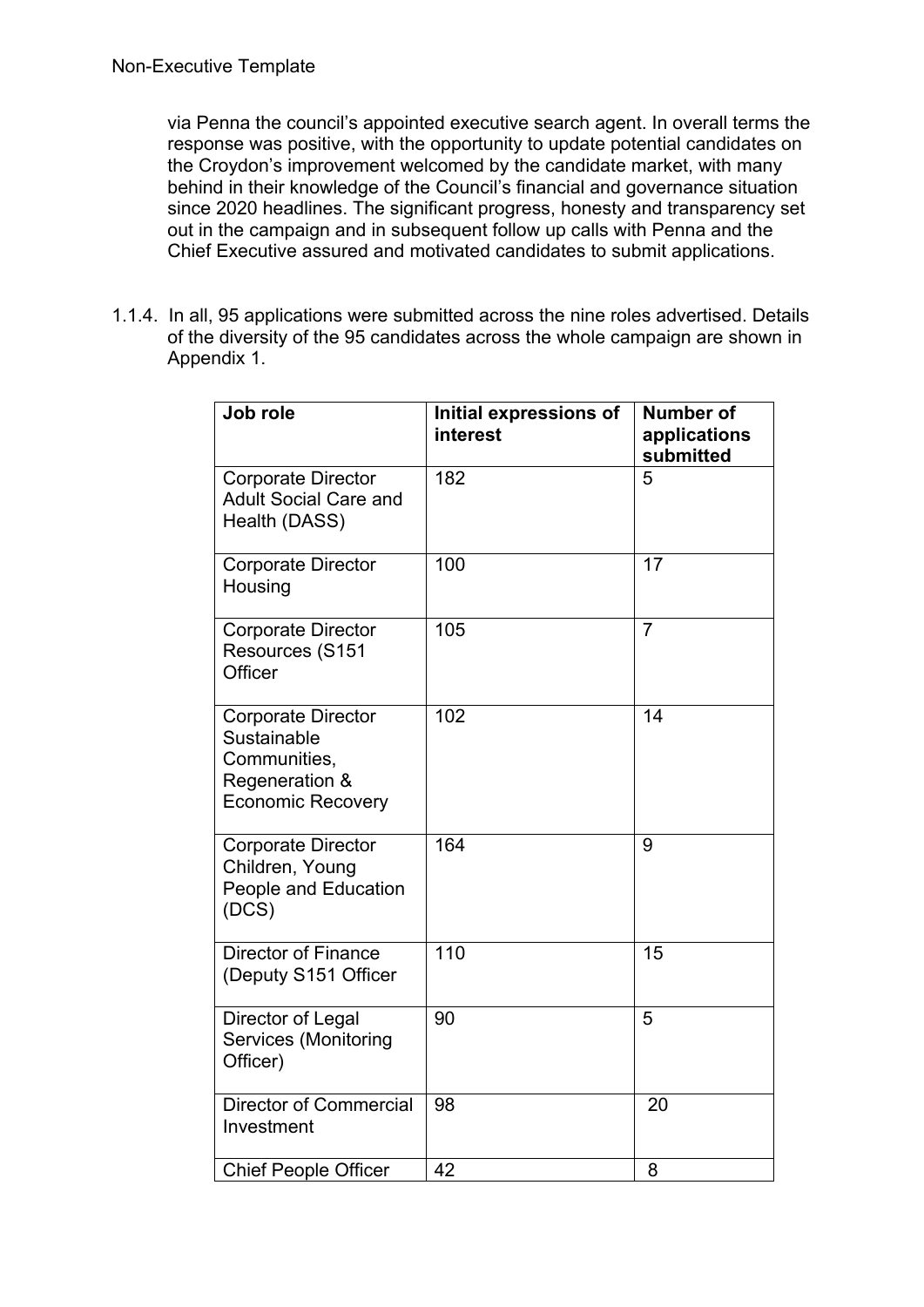# **1.2 Focus on diversity and inclusion**

- 1.2.1. Penna's Lead for Diversity and Inclusion completed preparatory work on the roles to deliver best practice approaches and to ensure all areas of the recruitment programme are supportive of diversity and inclusion. The council's commitment in the Equality Strategy to recruiting a representative workforce to reflect the borough's population at all levels was an essential focus of the campaign design. The most recent workforce data reports shows that whilst the council is generally representative of the overall borough population, this is not the case at senior management levels, especially Black Asian and Minority Ethnic employees.
- 1.2.2 Job inclusion reviews were completed on the core job descriptions and person specifications to ensure that all foundation documentation met best practice and removed unconscious bias.
- 1.2.3 Executive search activity was targeted at underrepresented staff groups to ensure positive action was lawfully and appropriately applied, with a focus on attracting potential underrepresented candidates from top tier local government and wider public sector organisations
- 1.2.4 The search and supporting communications through social media were used to target passive candidates (people not actively applying for a new role) using data from trusted social media partners that focused on prospective candidates from under-represented groups for the Croydon leadership team.
- 1.2.5 Advertising in the MJ, both in print and online, reached a wide and diverse audience across local government and the roles were promoted on both Penna.com and Croydon.gov websites
- 1.2.6 Re-targeting potential candidates that had shown an interest in the advertising but had not applied to ensure that candidates who were unsure about applying had opportunity to talk directly to Penna, or the Council, to answer any questions and to promote the council positively.
- 1.2.7 Advertising messaging was developed to ensure that visuals, messages, explicit and implicit, were encouraging and welcoming of equality and diversity in candidates
- 1.2.8 The microsite landing page clearly promoted the Council's equalities statements and commitments and through the copy in all the job descriptions and creative artwork we have been openly supportive of diversity
- 1.2.9 The initial application assessment and longlisting was carried out using appropriately redacted applications
- 1.2.10 For the full diversity breakdown across all roles and stages of the recruitment process please see appendix 1.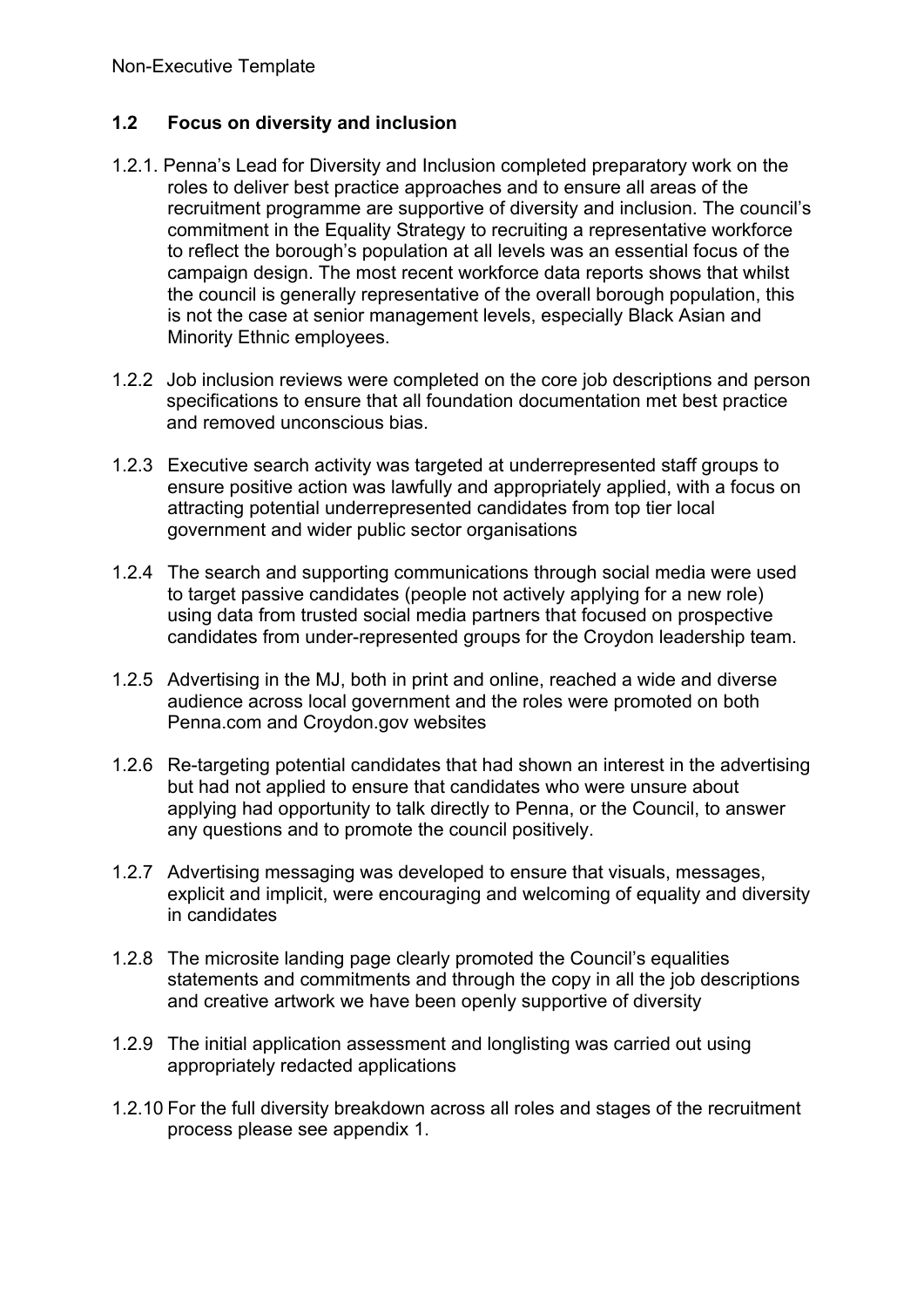# **1.3 Adopting an inclusive, best practice, assessment approach**

- 1.3.1. This section of the report set out the measures taken by the council to ensure a rigorous and inclusive approach was taken to the assessment of the candidates.
- 1.3.2. Initial longlisting meetings took place between the Council and Penna to screen the candidates and progress those suitable to the next stages of a technical assessment interview with Penna and a suitably qualified external independent expert. In all, nine external assessors supported the assessment of the technical competence of candidates and the composition of the technical assessors was 50% were from a Black, Asian and Minority background, and 70% were female

The details of the technical assessors are set out below.

- Director of Adults and Health, LB Haringey
- Chief Executive, St Mungo's
- CEO, CIPFA
- Executive Director of Place, RB Kingston
- Director of HR&OD, LB Harrow
- Strategic Director of Finance and Governance, LB H&F
- Chief Executive, RB Kingston
- Interim Finance Consultant, Luton BC
- Director of Law & Governance (Monitoring Officer), LB Southwark
- 1.3.3 Full candidate reports were produced as a result of the technical assessment to enable further screening at shortlisting.
- 1.3.4 The Appointments Committee convened to conduct short-listing in December 2021 and February 2022. Applications were redacted to ensure equality, diversity and inclusion best practice and candidate anonymity.
- 1.3.5 Candidates that were successfully shortlisted then went on to meet with appropriate Stakeholder Panels made up from a number of internal and external partners. In total 124 stakeholders participated in the candidate assessment process, and included:

|           | <b>Grand total</b>         | -24                         |
|-----------|----------------------------|-----------------------------|
| $\bullet$ | Directors/Heads of Service | 36                          |
| $\bullet$ | Trade unions               |                             |
| $\bullet$ | Staff                      | 37                          |
|           | • Head teachers and Pupils | 4 Headteachers and 5 pupils |
|           | • Tenants and Leaseholders | 8                           |
| $\bullet$ | <b>Partners panels</b>     | 14                          |
| $\bullet$ | <b>Elected Members</b>     | 18                          |
|           |                            |                             |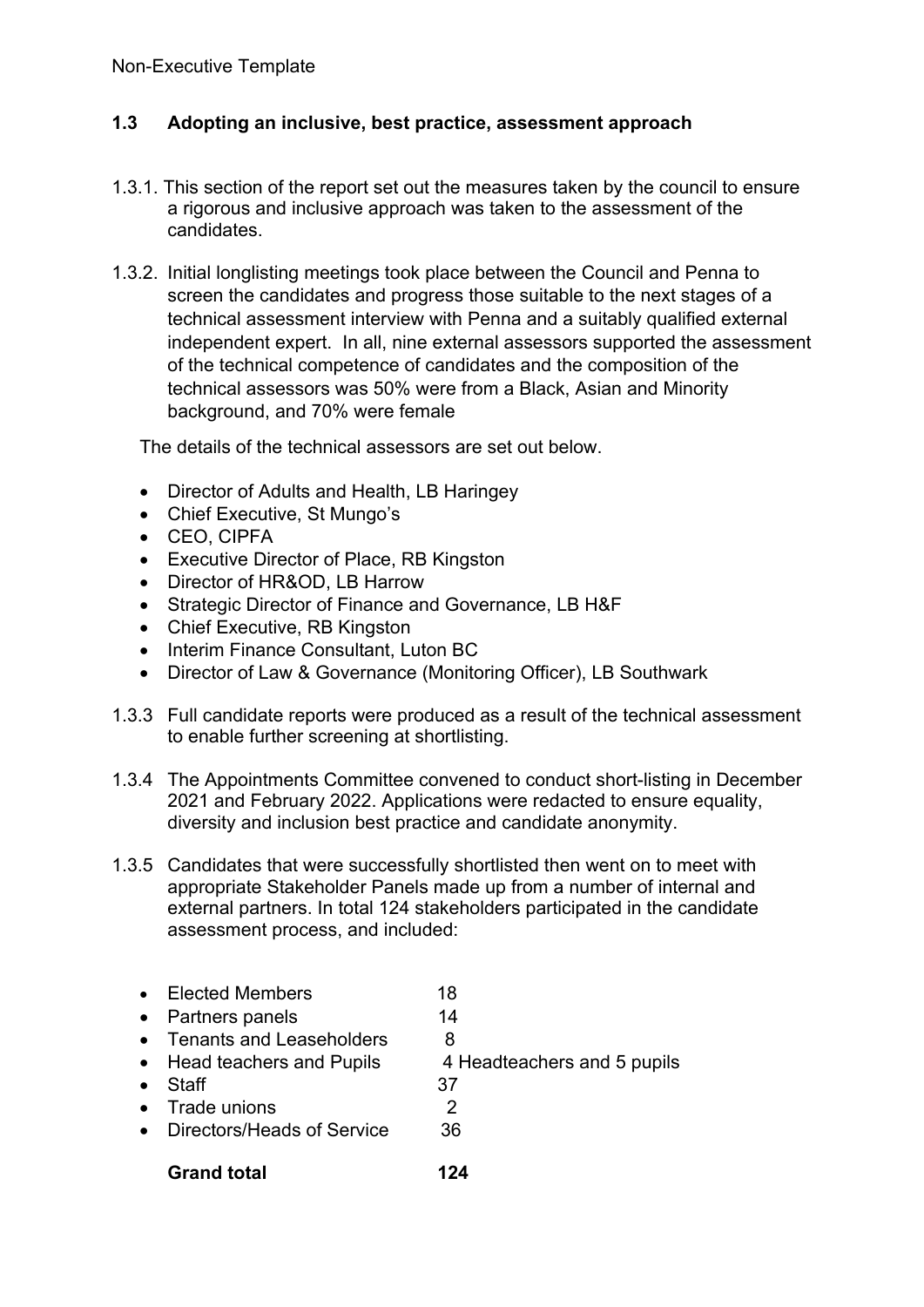- 1.3.6. Shortlisted candidates participated in 1:1 interviews with Katherine Kerswell, Chief Executive and with Jane West, Corporate Director Resources (S151 Officer) for the roles of Director of Legal (Monitoring Officer) and Director of Finance (Deputy S151 Officer).
- 1.3.7 Candidates also undertook a number of psychometric assessments that contributed to the overall candidate profiles presented to the Appointments committee.
- 1.3.8 The Appointments Committee was trained by the Local Government Association and council officers in advance of the selection process with a particular focus on equality and diversity good practice. The Appointments Committee held final interviews January- March 2022, and as part of the final interview process candidates delivered presentations on topics relevant to the role and questions relating to EDI were consistently asked of all candidates at all interviews
- 1.3.9 The Council has successfully appointed to all the roles with the exception of the Corporate Director Children, Young People & Education (DCS) and Director of Finance (Deputy 151 Officer). A talent programme has been developed and implemented for senior staff in the Children, Young People & Education directorate, see 1.4 below
- 1.3.10 With regard to the Corporate Director of Children, Young People and Education vacancy, it was agreed that after giving careful consideration to the feedback from the stakeholder panels and taking into account the overall candidate profiles that a different field was required and that we would go back out at a later date
- 1.3.11 Director of Finance two candidates were interviewed but neither were appointed. The role will be re-advertised post May elections.

#### **1.4 Talent development programme for senior staff in the Children, Young People and Education Directorate**

- 1.4.1 As agreed by the Appointments Committee, officers have developed and commenced the implementation of a talent development programme for the role, seeking to develop internal directors'' capabilities to operate at corporate director level.
- 1.4.2. Personal Development Plans have been designed for each of the three Directors with mentoring arrangements in place for each to supplement the planning.
- 1.4.3. Shadowing opportunities are being arranged for each with 'Good' London boroughs and two tough shire counties, Surrey and West Sussex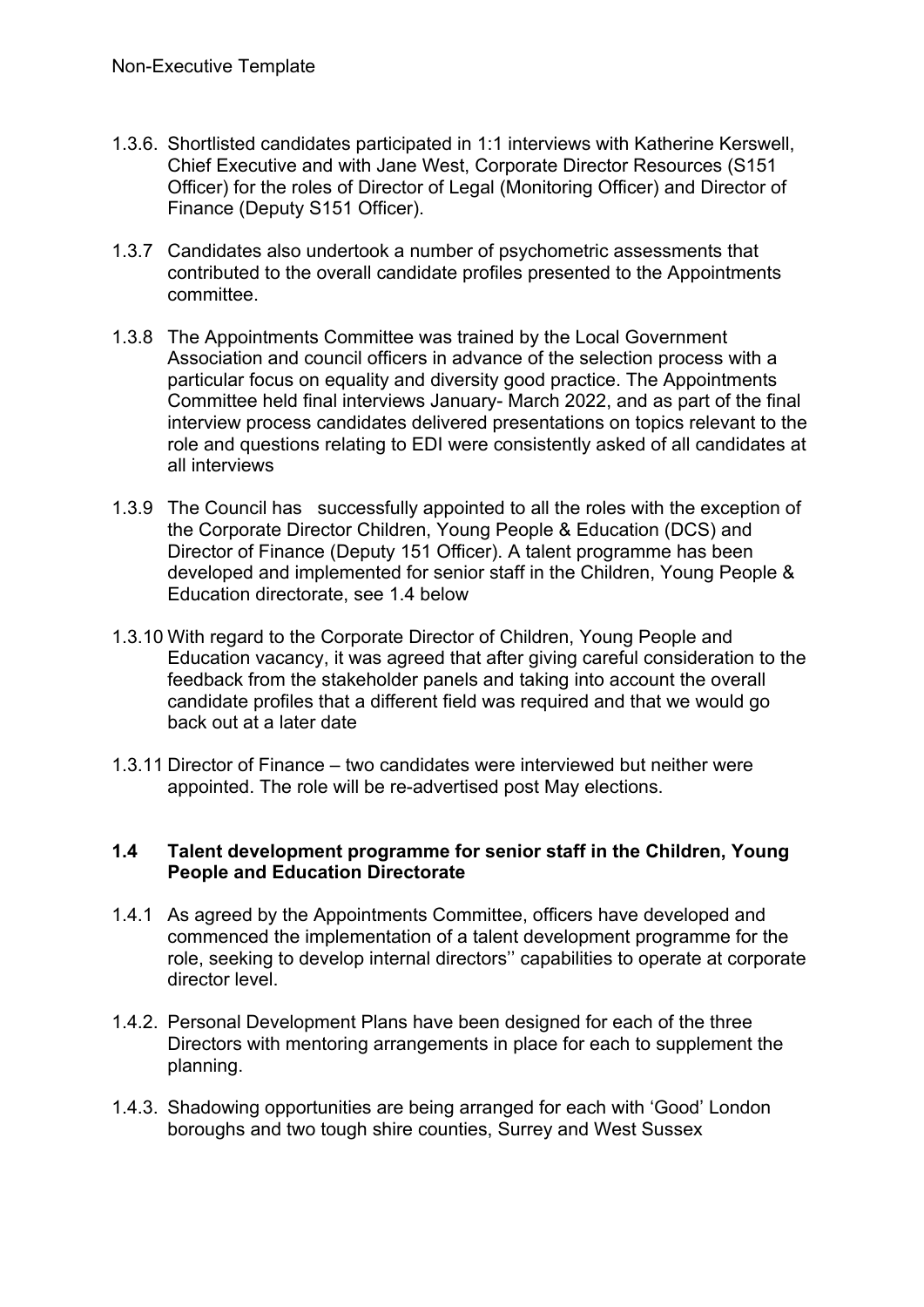- 1.4.4 Sessions with Eleanor Brazil, in her role as Chair of the Children's Services Improvement Board, and her contacts in the National Safeguarding Panel will also be arranged
- 1.4.5 The development will include the social work development of the Integrated Care System to include sub-regional participation with fellow DCS postholders
- 1.4.6 They will be encouraged to complete the ADCS Aspirant programme (one director has completed and another starts in September 2022)
- 1.4.7 There will be engagement in ADCS and ALDCS subgroups for workforce and education
- 1.4.8 Each Director has a personally tailored programme which will be supplemented by opportunities 'in house' including more active involvement in the political environments.
- 1.4.9 A combination of this internal talent development programme together with reentering the employment market in nine-twelve moths' time aims to ensure the council is well place to appoint to what is a very scarce senior leadership role.

### **1.5 Appointment outcomes**

:

| <b>1.5.1</b> The appointment outcomes are provided in the table below. |  |  |  |  |  |
|------------------------------------------------------------------------|--|--|--|--|--|
|------------------------------------------------------------------------|--|--|--|--|--|

| Role                                                                                  | <b>Candidate</b>                         | <b>Appointment date</b> |
|---------------------------------------------------------------------------------------|------------------------------------------|-------------------------|
| Corporate Director of<br><b>Adult Social Care &amp;</b><br>Health (DASS)              | <b>Annette McPartland</b>                | 19 January 2022         |
| <b>Corporate Director</b><br>Children, Young People &<br>Education (DCS)              | No appointment made $-$<br>see 1.4 above | Not applicable          |
| <b>Corporate Director</b><br>Resources (S151 Officer)                                 | Jane West                                | 3 March 2022            |
| <b>Corporate Director</b><br>Housing                                                  | Susmita Sen                              | 18 May 2022             |
| Corporate Director<br>Sustainable Communities,<br>Regeneration & Economic<br>Recovery | <b>Nick Hibberd</b>                      | 11 April 2022           |
| <b>Chief People Officer</b>                                                           | Dean Shoesmith                           | 1 February 2022         |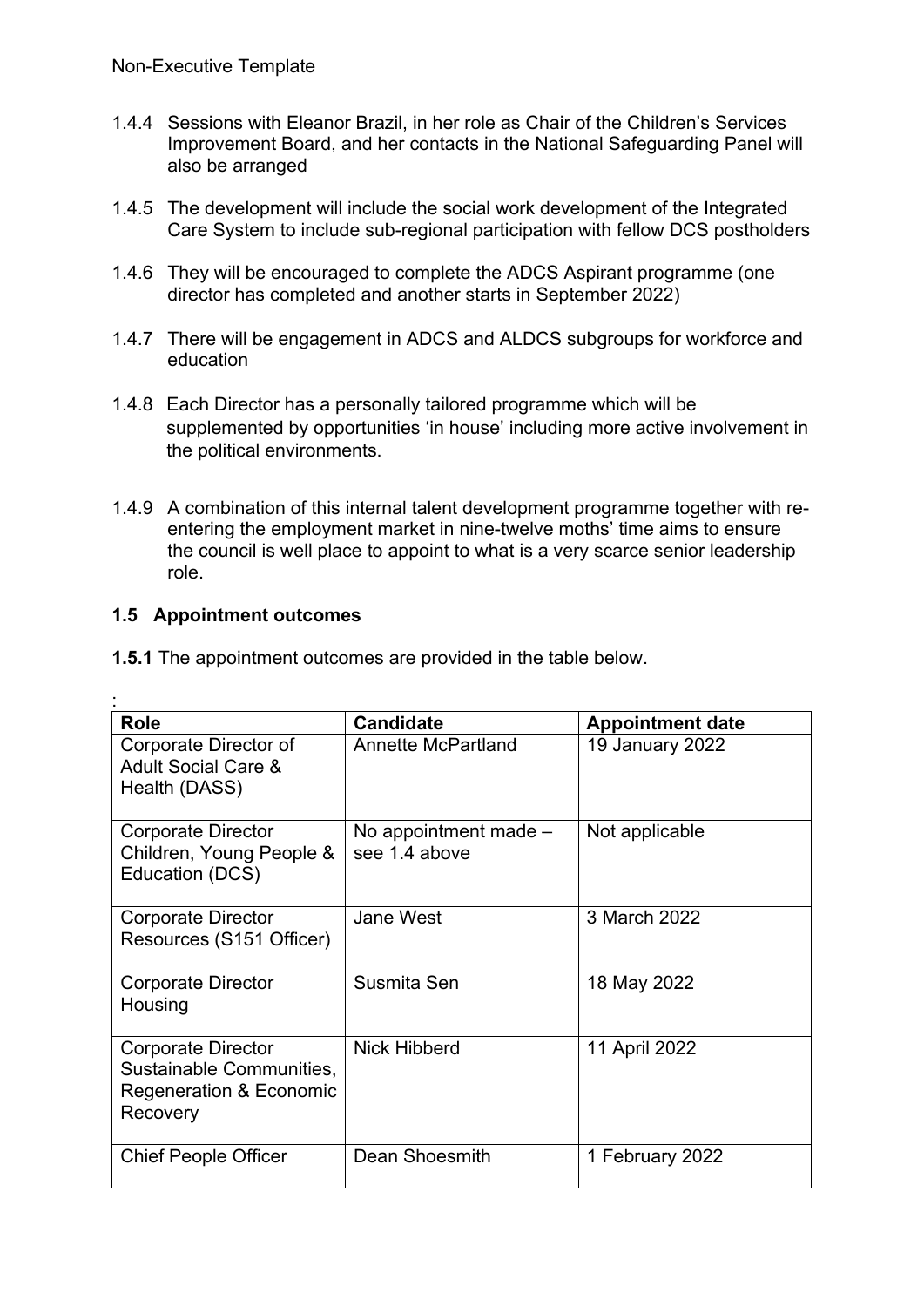| <b>Director of Commercial</b><br>Investment              | <b>Peter Mitchell</b>                                            | 1 March 2022   |
|----------------------------------------------------------|------------------------------------------------------------------|----------------|
| <b>Director of Legal Services</b><br>(Monitoring Officer | Stephen Lawrence-<br>Orumwense                                   | 1 July 2022    |
| <b>Director of Finance</b><br>(Deputy S151 Officer)      | No appointment made $-$<br>to be recruited post May<br>elections | Not applicable |

1.5.2.The role of Assistant Chief Executive is filled on an assimilation basis however, the post holder has not taken up office yet due to other HR processes being underway. In the meantime, the role is filled on an interim basis to ensure sufficient senior leadership capacity is in place.

# **2 CONSULTATION**

2.4 The recruitment campaign and assessment and selection process included wide-ranging stakeholder consultation and participation, see 1.3.2. and 1.3.5 above

# **3 FINANCIAL AND RISK ASSESSMENT CONSIDERATIONS**

# **3.4 Revenue and Capital consequences of report recommendations**

3.4.1 All costs have been met within existing budgets and the permanent appointment of these senior roles has helped to reduce agency day rate costs.

Approved by: Matt Davis for Director of Finance

# **4 LEGAL CONSIDERATIONS**

The Head of Legal comments on behalf of the interim Director of Legal Services that:

4.1 Under the Local Government Act 1972 section 112 the Council may generally, appoint whatever officers it considers necessary for the proper discharge of its duties. However, there are certain statutory appointments which must be made. In particular there is a requirement to appoint a Head of Paid Service who is responsible for preparing reports on the way the local authority's staff is organised, on the authority's staffing needs and on the coordination of the way in which the authority's functions are discharged and a Monitoring Officer to check on the correctness and proprietary of the Council's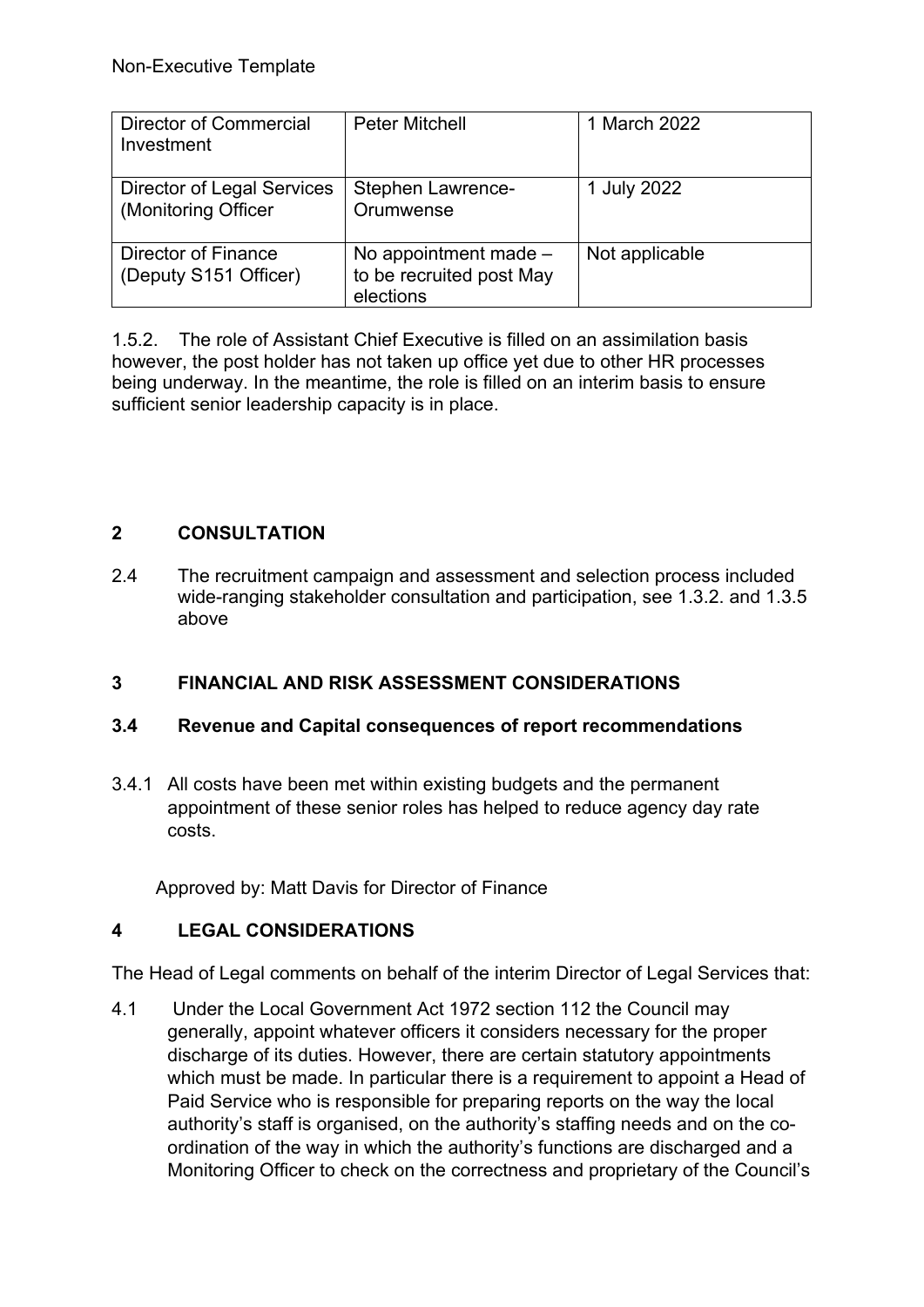decisions under the Local Government Act 1989 sections 4 and 5. In addition the Council must secure that one of its officers is responsible for the administration of financial affairs under the Local Government Act 1972 section 151. There are also requirements in legislation for the appointment of a Director of Children's Services and a Director of Adult Social Care which this report complies with.

- 14.2 The terms of reference of the Appointments Committee (Appointments and Disciplinary Committee from the start of the new municipal year) have, in Part 3 of the Constitution - Responsibility for Functions been updated to provide authority to interview and recommend to full Council the appointment of Corporate Directors, the Chief Executive and other senior officers as defined in the Employment Procedure Rules at Part 4J. Separately, the Staff Employment Procedure Rules sets out procedures to be followed for the appointment of Chief Officers, declarations which must be made by candidates and a notification process to ensure that the Leader (the elected Mayor following the elections in May) and any other Executive Members has no objections to the offer of appointment which must occur before an offer of appointment can be made to him/her.
- 14.3 Approval of salary packages is currently a matter for the Appointments Committee over a specified threshold under Part 3 of the Constitution - Responsibility for Functions (from the start of the new municipal year the Appointments and Disciplinary Committee).

*Approved by*: Sandra Herbert Head of Litigation and Corporate Law for and on behalf of the Director of Legal Services and Deputy Monitoring Officer.

# **5 HUMAN RESOURCES IMPACT**

- 5.4 The HR impact is covered in the main body of the report
- **5.5** Approved by: Dean Shoesmith, Chief People Officer

# **6 EQUALITIES IMPACT**

6.4 The equalities impact is addressed in the main body of the report and in the details included in Appendix 1